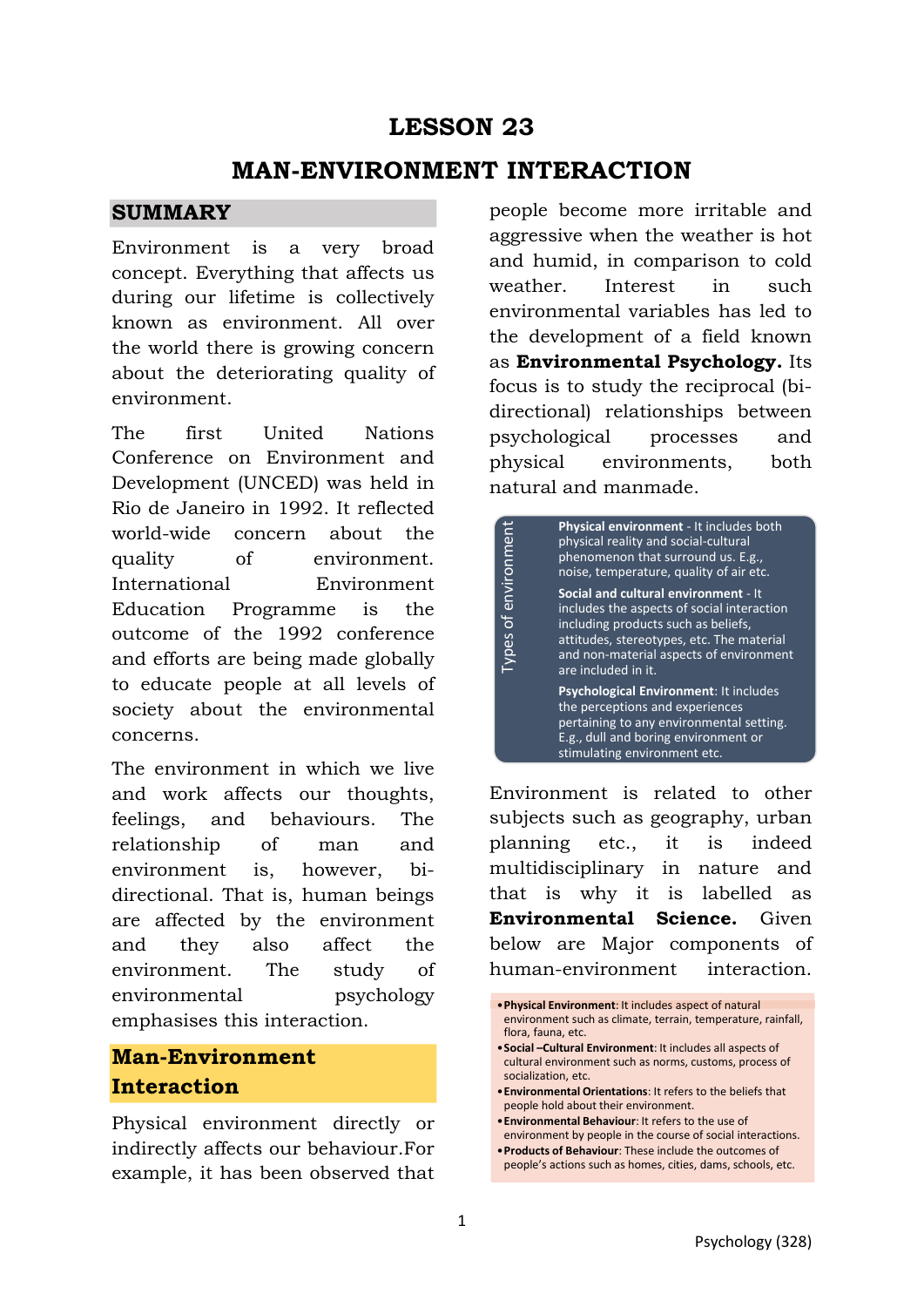It is very important to understand that human beings are part of the environment and degrading environment will result in extinction of human beings and other forms of life. Therefore, it is the prime responsibility of human beings to maintain the environment in trim condition, its destruction means destruction of human life.

# **Physical vs. Psychological environment**

Kurt Lewin, a German Psychologist, differentiated between physical environment and psychological environment. According to Lewin, life space is the whole psychological reality that determines the behaviour of an individual. He gave the following equation:

#### **B = f (L) = f (P.E)**

That is behaviour (B) of an individual at a particular time is a function (f) of life space, which contains the person (P) and environment (E).

**Foreign hull** - the environment (E) in the life space influences individual's behaviour and other physical environment that does not directly influence behaviour that is called foreign hull.

## **Environmental effects on human behaviour**

Environment has both nourishing as well as destructive effects on human beings.

Throughout human history, people have been threatened by floods, earthquakes, and other natural disasters. In recent times, technological innovations and advances have brought us new potential threats from the environment, which are manmade. These threats are physically harmful and stressful. These stressors are called pollutants and basically there are four: air pollution, water pollution, noise pollution and Crowding.

We find many natural disasters that affect human behaviour in many ways. The earth quakes at Latoor and Bhuj (2001) and Super cyclone in Orissa (1999) not only caused extensive damage to property and physical environment (uprooting of trees etc) but also had long-term effect on the lives of the people.

There are various man-made disasters also. The technological disasters such as the Three Mile Island disaster (1979), Chernobyl disaster (1986) and Bhopal Gas Tragedy (1984) due to the leak of methyl isocyanate or MIC etc. They had intense and long-term adverse effects on the lives of the people. The victims of these disasters are still suffering from various health problems such as intellectual disability, physically handicap, anxiety, depression, PTSD etc.